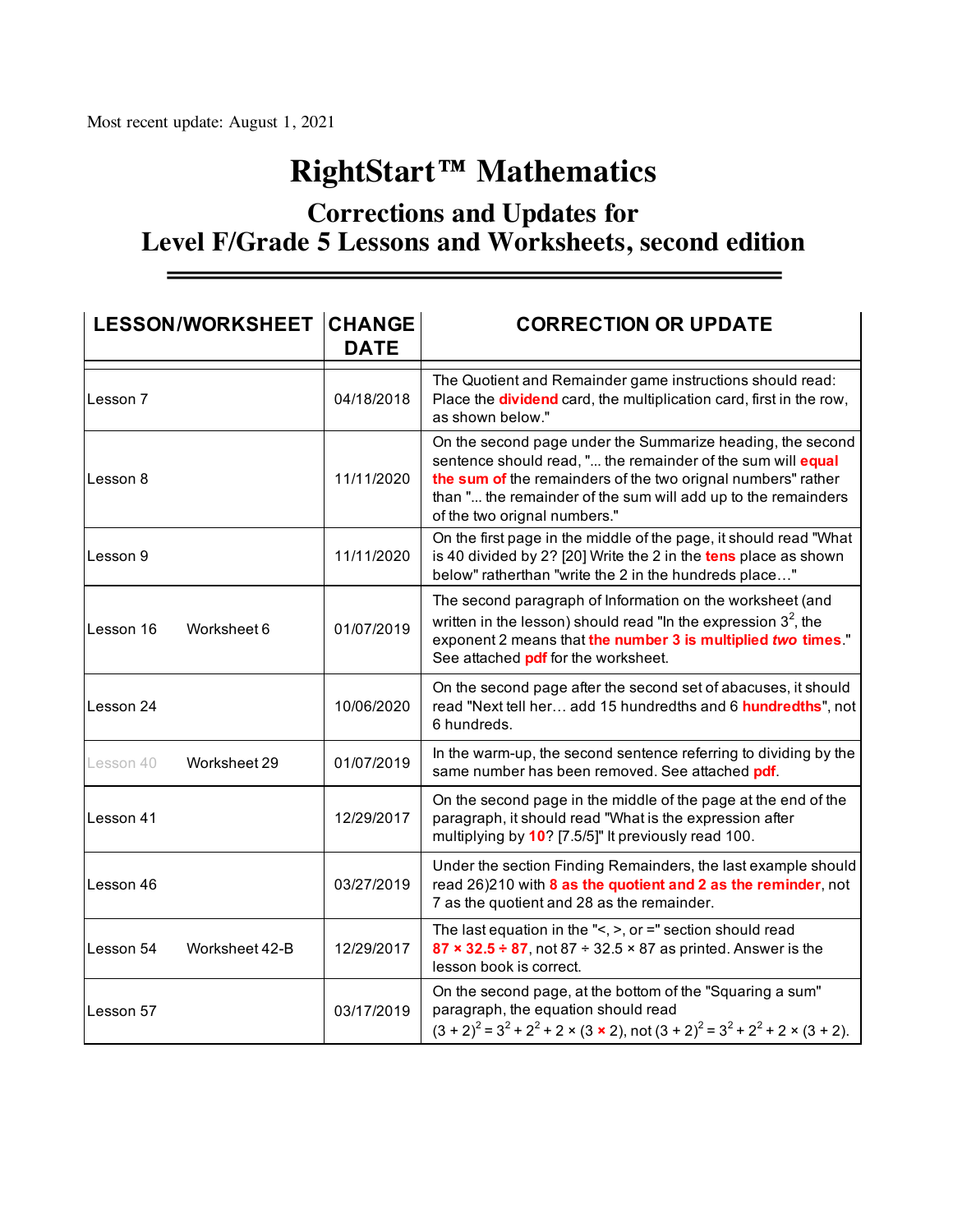|            |              |            | The three answers                                                                                                                                                                                                                             |                                  |                         |                                       |                          |                                                 |                     |            |
|------------|--------------|------------|-----------------------------------------------------------------------------------------------------------------------------------------------------------------------------------------------------------------------------------------------|----------------------------------|-------------------------|---------------------------------------|--------------------------|-------------------------------------------------|---------------------|------------|
|            |              |            | Problem 1,                                                                                                                                                                                                                                    |                                  |                         | Figure B<br>$1 \text{ small}$ 2 small | Large                    | 1 small                                         | Figure C<br>2 small | Large      |
|            |              |            | C, are wrong.                                                                                                                                                                                                                                 |                                  | square                  | squares                               | square                   | square                                          | squares             | square     |
|            |              |            | answers are                                                                                                                                                                                                                                   | Area in                          | 4                       | 8                                     | 8                        | 8                                               | 16                  | 16         |
| Lesson 61  |              | 12/29/2017 |                                                                                                                                                                                                                                               | Side in cm                       | 5                       |                                       | $\overline{\phantom{a}}$ | $\overline{7}$                                  |                     | 10         |
|            |              |            |                                                                                                                                                                                                                                               | Area in $\rm cm^2$<br>Side in mm | 25<br>50                | 50                                    | 49<br>70                 | 49<br>70                                        | 98                  | 100<br>100 |
|            |              |            |                                                                                                                                                                                                                                               | Area in $\mathrm{mm}^2$          | 2500                    | 5000                                  | 4900                     | 4900                                            | 9,800               | 10,000     |
|            |              |            |                                                                                                                                                                                                                                               | Side in in.                      | $\overline{\mathbf{2}}$ |                                       | 2.8                      | 2.8                                             |                     | 3.9        |
|            |              |            |                                                                                                                                                                                                                                               | Area in $in^2$                   | 4                       | 8                                     | 7.8                      | 7.8                                             | 15.6                | 15.2       |
| Lesson 64  |              | 04/18/2018 | The answer for the last question in the Warm up should be<br>"multiply a side by itself or $A = s^2$ ," not "multiply a side by 4 or A<br>$= s^2$ ."                                                                                          |                                  |                         |                                       |                          |                                                 |                     |            |
| Lesson 64  | Worksheet 52 | 04/11/2018 | In the last chart on the page, the middle heading should read<br>Boundary Pairs - 1, not Boundary Pairs. See attached pdf.                                                                                                                    |                                  |                         |                                       |                          |                                                 |                     |            |
| Lesson 66  | Worksheet 54 | 04/18/2018 | Questions should read "Are the formulas for finding all<br>correct?", not ""Are the formulas for finding are correct?" See<br>attached pdf.                                                                                                   |                                  |                         |                                       |                          |                                                 |                     |            |
| Lesson 67  |              | 01/07/2019 | The height measurements for the second and third triangles in<br>Problem 2 should be 1.2, not 1.0. This changes the area to<br>0.78 in <sup>2</sup> , not 0.7 in <sup>2</sup> . See attached <b>pdf</b> for the second page of<br>the lesson. |                                  |                         |                                       |                          |                                                 |                     |            |
| Lesson 67  | Worksheet 55 | 01/07/2019 | The instructions and figures have changed slightly. See<br>attached pdf.                                                                                                                                                                      |                                  |                         |                                       |                          |                                                 |                     |            |
| Lesson 70  | Worksheet 58 | 01/07/2019 | The second sentence in Question 1 should read, "Use a<br>tangram to draw the height for both triangles using the<br>horizontal lines as the base." See attached pdf.                                                                          |                                  |                         |                                       |                          |                                                 |                     |            |
| lLesson 73 |              | 05/04/2021 | On the second page under Finding Volume, the second<br>paragraph should ask the child to make three more identical<br>arrays, not four more.                                                                                                  |                                  |                         |                                       |                          |                                                 |                     |            |
| Lesson 75  |              | 02/15/2018 | On the second page, the calculation for the triangular prism<br>should read $1/2 \times 2.5 \times 2.1$ for the base, calculating the volume<br>at 19.7 cm <sup>3</sup> .                                                                     |                                  |                         |                                       |                          |                                                 |                     |            |
| Lesson 76  |              | 04/11/2018 | On the second page, last paragraph under the Problem 4<br>heading, the answer should read 1,000,000,000, not<br>1,000,000.000.                                                                                                                |                                  |                         |                                       |                          |                                                 |                     |            |
| Lesson 91  |              | 04/18/2018 | First answer for the warm up should be $7 \frac{11}{9} = 8 \frac{2}{9}$ , not 8 2/5.                                                                                                                                                          |                                  |                         |                                       |                          |                                                 |                     |            |
| Lesson 94  |              | 04/18/2018 | Answer for the third Warm Up problem should be 1 17/30.                                                                                                                                                                                       |                                  |                         |                                       |                          |                                                 |                     |            |
| Lesson 99  |              | 12/15/2019 | The graphic for the fourth equation is<br>incorrect. Here is the corrected answer.                                                                                                                                                            |                                  |                         |                                       |                          | $\frac{4}{5} \times \frac{1}{2} = \frac{4}{10}$ |                     |            |
| Lesson 106 |              | 01/07/2019 | The answers for the previous day's worksheets has an<br>incorrect answer (although it is right for Lesson 105). The third<br>expression in the second column, $5/6 \div 4/6$ , should be $5/4$ ,<br>not 4/3.                                  |                                  |                         |                                       |                          |                                                 |                     |            |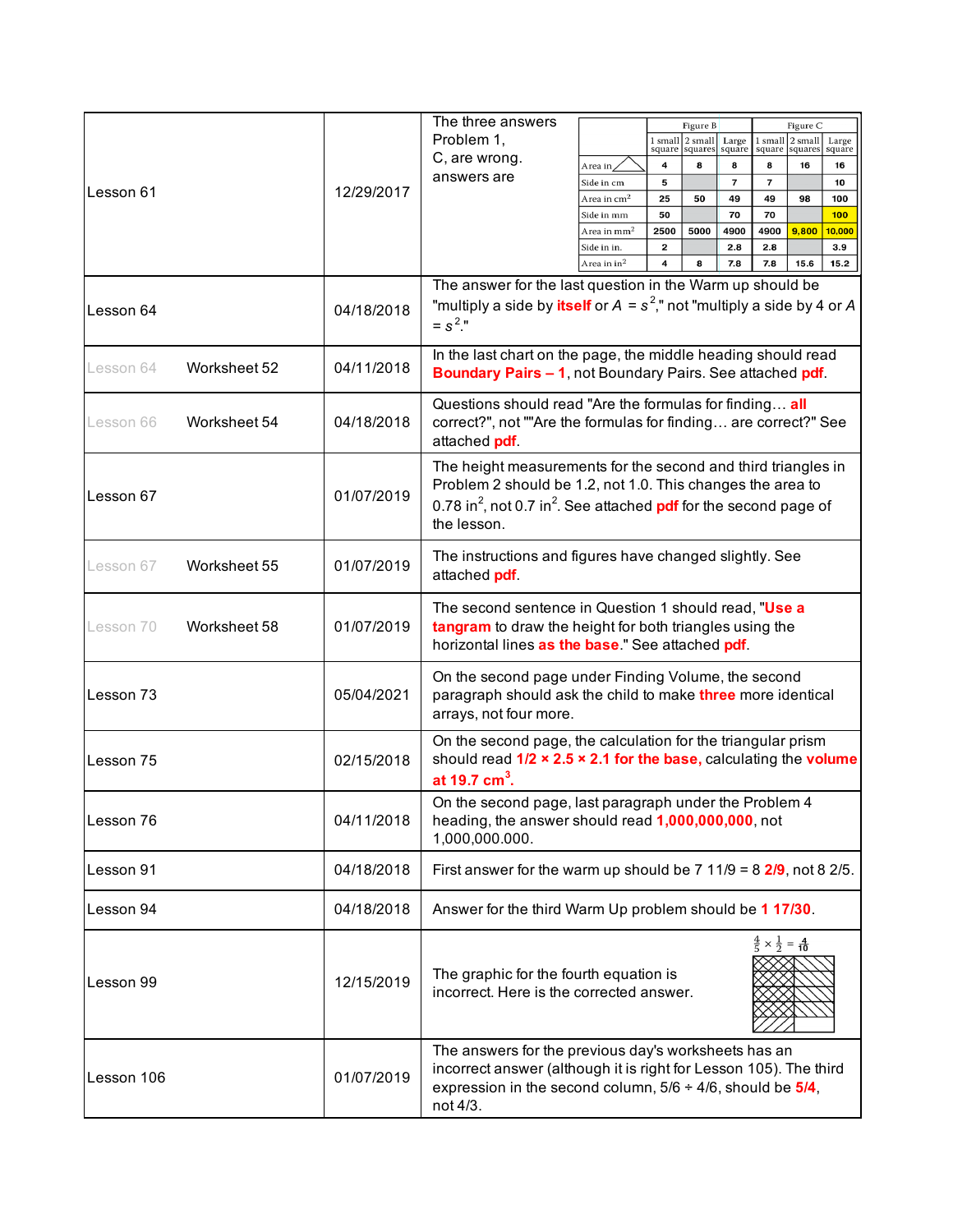| Lesson 116                  | 06/03/2020 | On the second page, for possibility 3 as part of Problem 2, add<br>the clarifier that the one-way street goes south.<br>For<br>possibility 4, add the clarifier that the one-way streets go south<br>and go east. Answers are NS NE WE WS.                                                                                                                                                                                                                                                                                                                                                                                                   |  |  |  |  |  |
|-----------------------------|------------|----------------------------------------------------------------------------------------------------------------------------------------------------------------------------------------------------------------------------------------------------------------------------------------------------------------------------------------------------------------------------------------------------------------------------------------------------------------------------------------------------------------------------------------------------------------------------------------------------------------------------------------------|--|--|--|--|--|
| Lesson 117                  | 10/06/2020 | An explation was added across from the six combinations of<br>tiles: Some children may need encouragement to approach<br>the combinations systematically. For example, if blue is the<br>first tile, what are the other possibilities? If the red tile is the<br>first tile, where could the blue and yellow tiles go?<br>A second explanation was added across from the question<br>about the number of possibilities for the first position: The first<br>position is the first tile in the sequence, the second position<br>is the middle tile, and and the third position is the last tile.                                              |  |  |  |  |  |
| Lesson 117<br>Worksheet 98  | 10/06/2020 | Problem 3 has been changed slightly. It now reads "A<br>unicycling relay team has four members either<br>male or female. The team captain decides the order that<br>they race. How many possibilities are there?"                                                                                                                                                                                                                                                                                                                                                                                                                            |  |  |  |  |  |
| Lesson 120                  | 03/26/2019 | The warm up has the child divide 48 by 8 then 6 and the lesson<br>gives the answer for dividing by 48 by 6 then 8. The lesson<br>book should read 48: 8) 17418.24 is 2177.28, not 2903.24,<br>then 6) 2177.28 is 362.88 which is correct.                                                                                                                                                                                                                                                                                                                                                                                                    |  |  |  |  |  |
| Lesson 125                  | 10/06/2020 | 2014.56 (0)<br>$\times 24$ (6)<br>A partial product is in error. It should<br>805824<br>read 4029120, not 4929120.<br>4029120<br>48349.44 (0)                                                                                                                                                                                                                                                                                                                                                                                                                                                                                                |  |  |  |  |  |
| Lesson 131                  | 04/18/2018 | Last question in the conclusion should read: What is 20<br>millimeters divided by 1 centimeter? [2], not What is 20<br>millimeters divided by 10 centimeters? [2]                                                                                                                                                                                                                                                                                                                                                                                                                                                                            |  |  |  |  |  |
| Worksheet 115<br>Lesson 134 | 04/18/2018 | Information at the top of the page, conversion for km needs to<br>read: 1 km = $1000$ m, not 1000 cm. See attached pdf.                                                                                                                                                                                                                                                                                                                                                                                                                                                                                                                      |  |  |  |  |  |
| Worksheet 115<br>Lesson 134 | 08/01/2021 | The last question in Probem 3 should read: Round your answer<br>to one decimal place, not one decimal point.                                                                                                                                                                                                                                                                                                                                                                                                                                                                                                                                 |  |  |  |  |  |
| 10/01/2020<br>Lesson 136    |            | On the second page in the middle of the page below the<br>equation $t = 1$ hr/200 km $\times$ 282 km = 1.41 hr, it uses dimentional<br>analysis to change .41 hours, not .42, to minutes. The next<br>equation should read .41 hr $\times$ 60 min/1 hr = 24.6 min, not .42 hr<br>$× 60$ min/1 hr = 25.2 min.                                                                                                                                                                                                                                                                                                                                 |  |  |  |  |  |
| Lesson 136                  | 12/15/2019 | On the top of the second page, after the third word problem, the<br>following three paragraphs are added.<br>Ask him to identify what he knows [distance and rate] and<br>what he is looking for. [time]<br>Refer to the previously written formula, rate = distance/time<br>and write: time = distance/rate.<br>Say: This is another way we could write this relationship.<br>Using this, solve the problem. Solution is below.<br>An explanation was also added: Sometimes putting in a<br>"simple" number, like $3 = 6/2$ in place of $r = d/t$ , helps identify<br>other ways to write the equation, such as $2 = 6/3$<br>or $t = d/r$ . |  |  |  |  |  |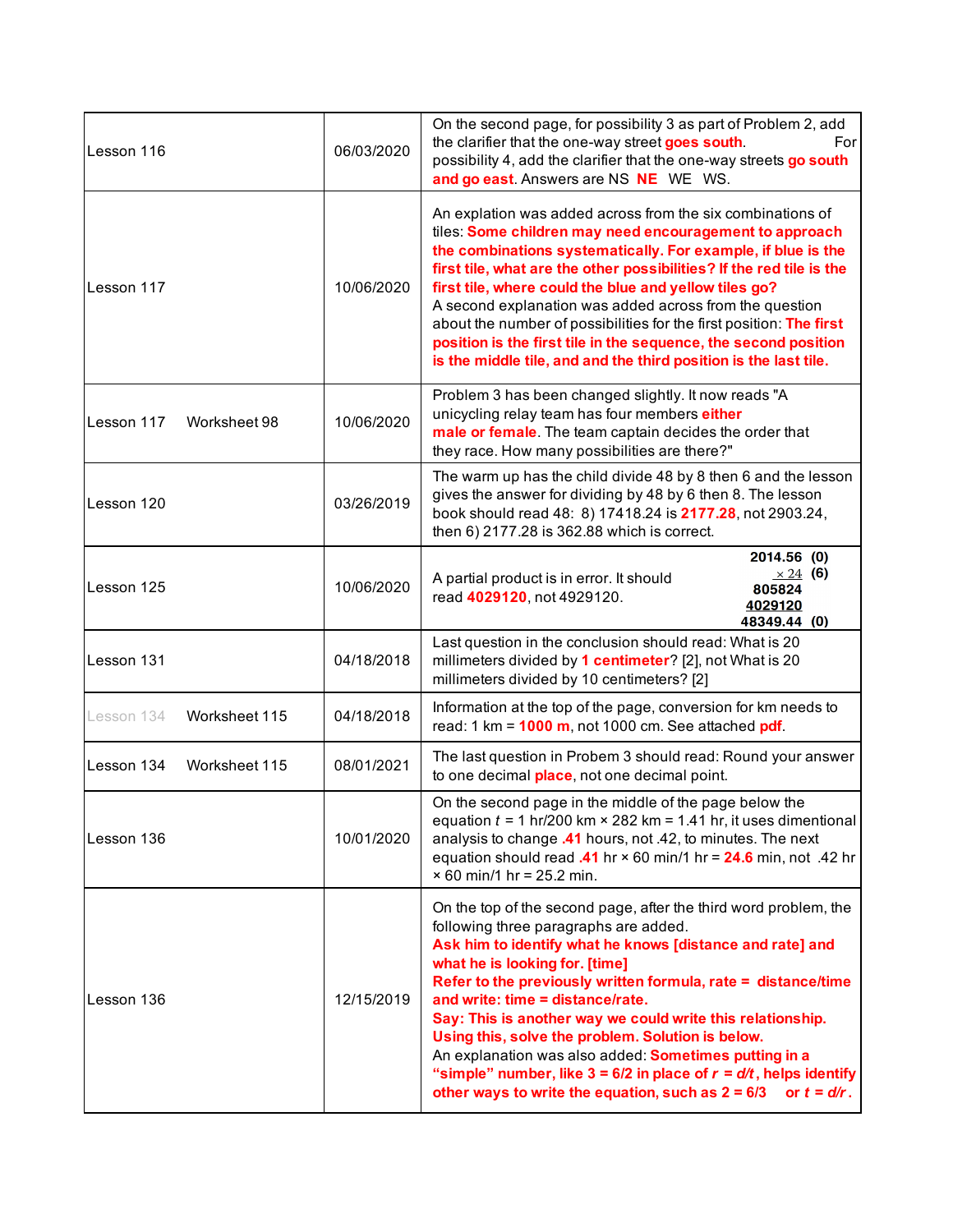| Lesson 137 | Worksheet 118   | 12/15/2019 | The dimensions for the carton have been changed to<br>9.7 cm × 9.5 cm × 19.2 cm, not 9.3 cm × 9.3 cm × 18.7 cm.<br>The volume of the carton is $1769 \text{ cm}^3$ , not 1617 cm <sup>3</sup> . |
|------------|-----------------|------------|-------------------------------------------------------------------------------------------------------------------------------------------------------------------------------------------------|
| Lesson 139 |                 | 04/18/2018 | Answer for Worksheet 120-A, under the $\leq, \geq,$ or = section, 45<br>days $\leq$ 2 months.                                                                                                   |
| Lesson 142 | Worksheet 123   | 04/18/2018 | Second to last question and answer for Worksheet 123 should<br>read: What is the name of a quadrilateral with only two sides<br>parallel? Answer trapezoid is correct. See attached pdf.        |
| Lesson 150 | Worksheet 130-3 | 12/16/2019 | Question 74 has been changed to "How many faces does a<br>hexagonal prism have?" Answer is 8, not 6.                                                                                            |
| Lesson 50  | Worksheet 130-4 | 11/16/2020 | On the top of page 301, it should say to plot point $D$ to make<br>figure ABCD a rectangle, not a square.                                                                                       |
| Lesson 150 |                 | 01/07/2019 | Question 22, 151.89 × 8.3 should be <b>1260.687</b> , not 1260.678.                                                                                                                             |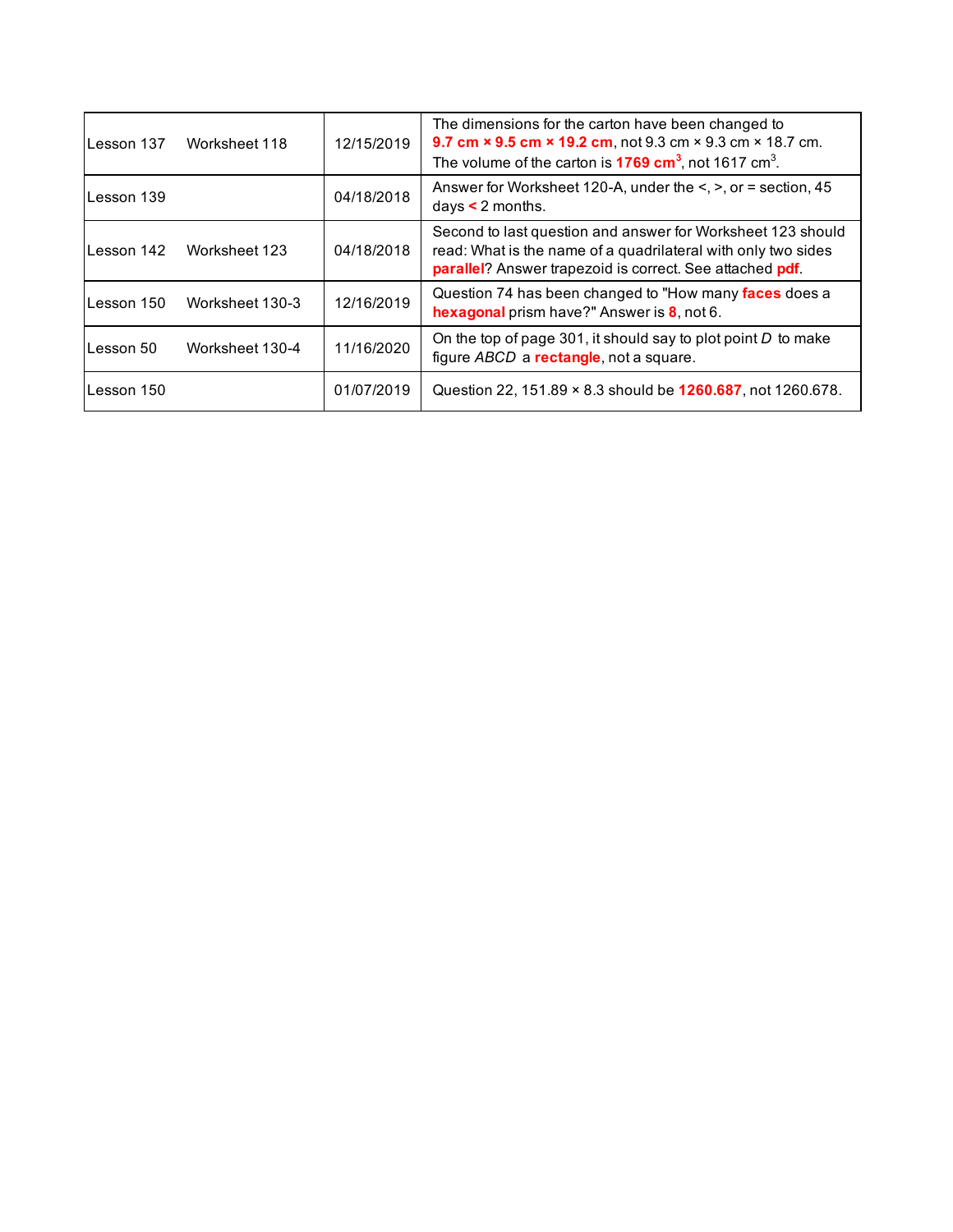Name: Name: Name: Name: Name: Name: Name: Name: Name: Name: Name: Name: Name: Name: Name: Name: Name: Name: Name: Name: Name: Name: Name: Name: Name: Name: Name: Name: Name: Name: Name: Name: Name: Name: Name: Name: Name:

| Warm-Up |         | Date:                                            |         |
|---------|---------|--------------------------------------------------|---------|
|         |         | Divide. Use check numbers to check your answers. |         |
|         | 4)98765 | 6)98765                                          | 8)98765 |

**INFORMATION:** *Exponents* **are a shortcut way of writing a number multiplied by itself a number of times. The exponent is the small number written above the line.**

**In the expression 32, the exponent 2 means that the number 3 is multiplied** *two* **times. It means**  $3 \times 3$ . We usually read it as 3 *squared*. In the same way,  $4^2$  means  $4 \times 4$ .

Write 5 squared using exponents and using multiplication.

Draw  $1^2$ ,  $2^2$ ,  $3^2$ ,  $4^2$ , and  $5^2$  squares on the grid below. Label them and find the values.

|  |  |  |  | the contract of the contract of the contract of the contract of the contract of the contract of the contract of |  | the contract of the contract of the contract of the contract of the contract of the contract of the contract of |  |  |  |  |  |  |  |  |
|--|--|--|--|-----------------------------------------------------------------------------------------------------------------|--|-----------------------------------------------------------------------------------------------------------------|--|--|--|--|--|--|--|--|
|  |  |  |  |                                                                                                                 |  |                                                                                                                 |  |  |  |  |  |  |  |  |
|  |  |  |  |                                                                                                                 |  |                                                                                                                 |  |  |  |  |  |  |  |  |

On the multiplication table, evaluate and circle  $1^2$ ,  $2^2$ ,  $3^2$ ,  $4^2$ ,  $5^2$ ,  $6^2$ ,  $7^2$ ,  $8^2$ ,  $9^2$ , and  $10^2$ .

| 1  | 2  | 3  | 4  | 5  | 6  | 7  | 8  | 9  | 10  |
|----|----|----|----|----|----|----|----|----|-----|
| 2  | 4  | 6  | 8  | 10 | 12 | 14 | 16 | 18 | 20  |
| 3  | 6  | 9  | 12 | 15 | 18 | 21 | 24 | 27 | 30  |
| 4  | 8  | 12 | 16 | 20 | 24 | 28 | 32 | 36 | 40  |
| 5  | 10 | 15 | 20 | 25 | 30 | 35 | 40 | 45 | 50  |
| 6  | 12 | 18 | 24 | 30 | 36 | 42 | 48 | 54 | 60  |
| 7  | 14 | 21 | 28 | 35 | 42 | 49 | 56 | 63 | 70  |
| 8  | 16 | 24 | 32 | 40 | 48 | 56 | 64 | 72 | 80  |
| 9  | 18 | 27 | 36 | 45 | 54 | 63 | 72 | 81 | 90  |
| 10 | 20 | 30 | 40 | 50 | 60 | 70 | 80 | 90 | 100 |

Evaluate the following expressions.

 $(5^2 - 2^2) \div (3 + 4)$  $(3 + 1)^2 - (4 + 6)$ [10<sup>2</sup> × (1 + 4)] ÷ 2  $\frac{1}{2} \times 2^2 + \frac{1}{2} \times 4^2$  $[(10^2 - 50) - (40 + 8)]^2$  $[(5^2 - 4^2) - (5 - 3)^2] + 1^2$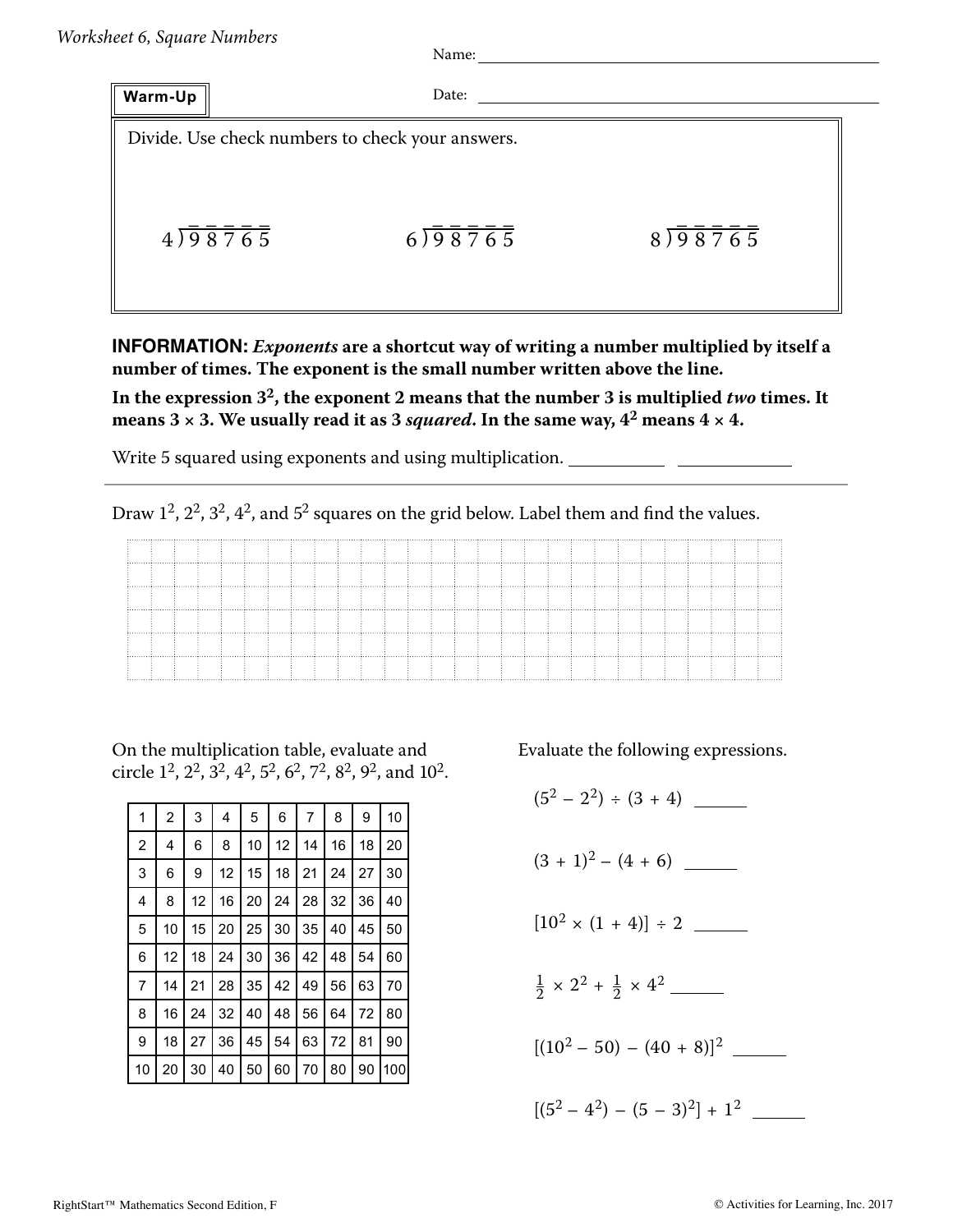

Write the equations shown on the abacuses. Each bead on the abacus represents 0.1.



If each bead in the abacuses above suddenly explodes becoming ten times greater, what happens to your answers?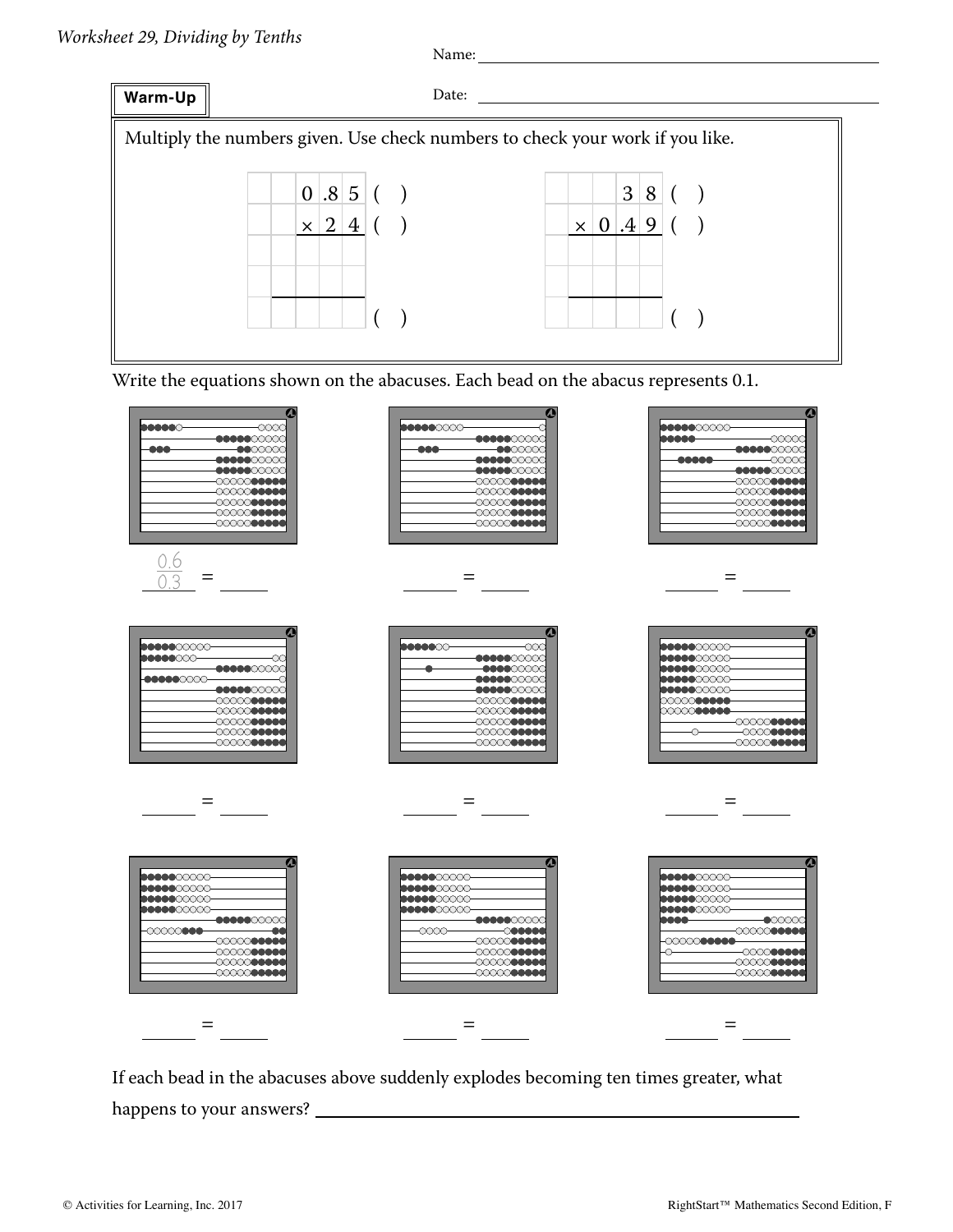Date:

A square formed by four pegs on the geoboard is 1 unit of area.

*Boundary points* are pegs on the perimeter of the figure. A *boundary pair* is two boundary points.

Fill in the table for each figure below.

Figures 1 to 5.

| _ |  |
|---|--|
|   |  |
|   |  |
|   |  |

| Area     | Number of Pegs    |        |  |  |  |  |
|----------|-------------------|--------|--|--|--|--|
| in Units | Boundary<br>Pairs | Inside |  |  |  |  |
|          |                   |        |  |  |  |  |
|          |                   |        |  |  |  |  |
|          |                   |        |  |  |  |  |
|          |                   |        |  |  |  |  |
|          |                   |        |  |  |  |  |

Figures 6 to 8.

| _ |   | - |  |
|---|---|---|--|
|   | - | - |  |
|   |   |   |  |
|   |   |   |  |
|   |   |   |  |
|   |   |   |  |
|   |   |   |  |

| Area     | Number of Pegs    |        |  |  |  |  |
|----------|-------------------|--------|--|--|--|--|
| in Units | Boundary<br>Pairs | Inside |  |  |  |  |
|          |                   |        |  |  |  |  |
|          |                   |        |  |  |  |  |
|          |                   |        |  |  |  |  |

Figures 9 to 13.

| A rea<br>in Units | Number of Pegs        |        |  |  |  |
|-------------------|-----------------------|--------|--|--|--|
|                   | Boundary<br>Pairs – 1 | Inside |  |  |  |
|                   |                       |        |  |  |  |
|                   |                       |        |  |  |  |
|                   |                       |        |  |  |  |
|                   |                       |        |  |  |  |
|                   |                       |        |  |  |  |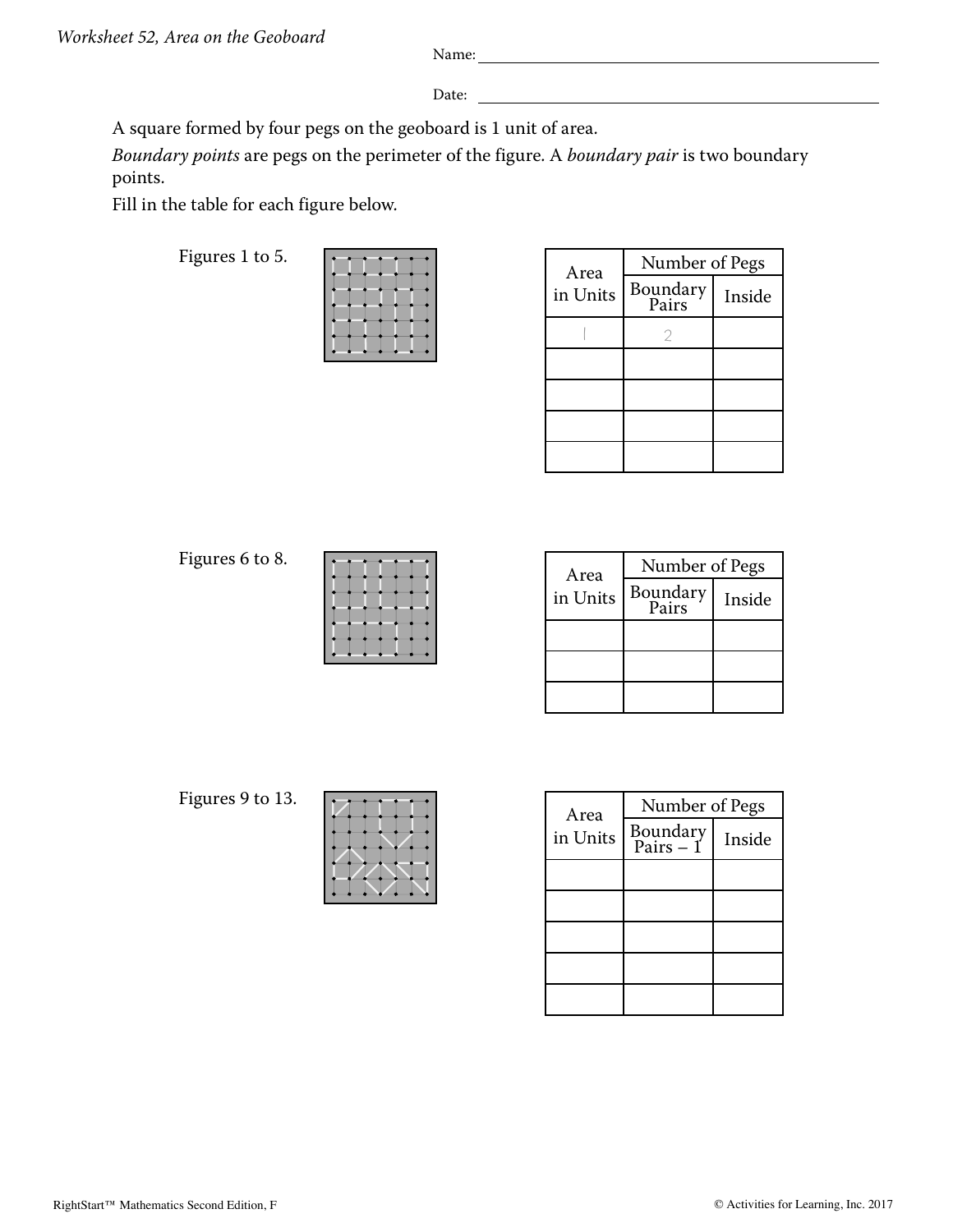or no.



3. Are the formulas for finding the perimeter, *P*, and area, *A*, of a parallelogram all correct? Write yes or no.



 $A = h^2$ 



4. Are the formulas for finding the perimeter, *P*, and area, *A*, of a triangle all correct? Write yes or no.



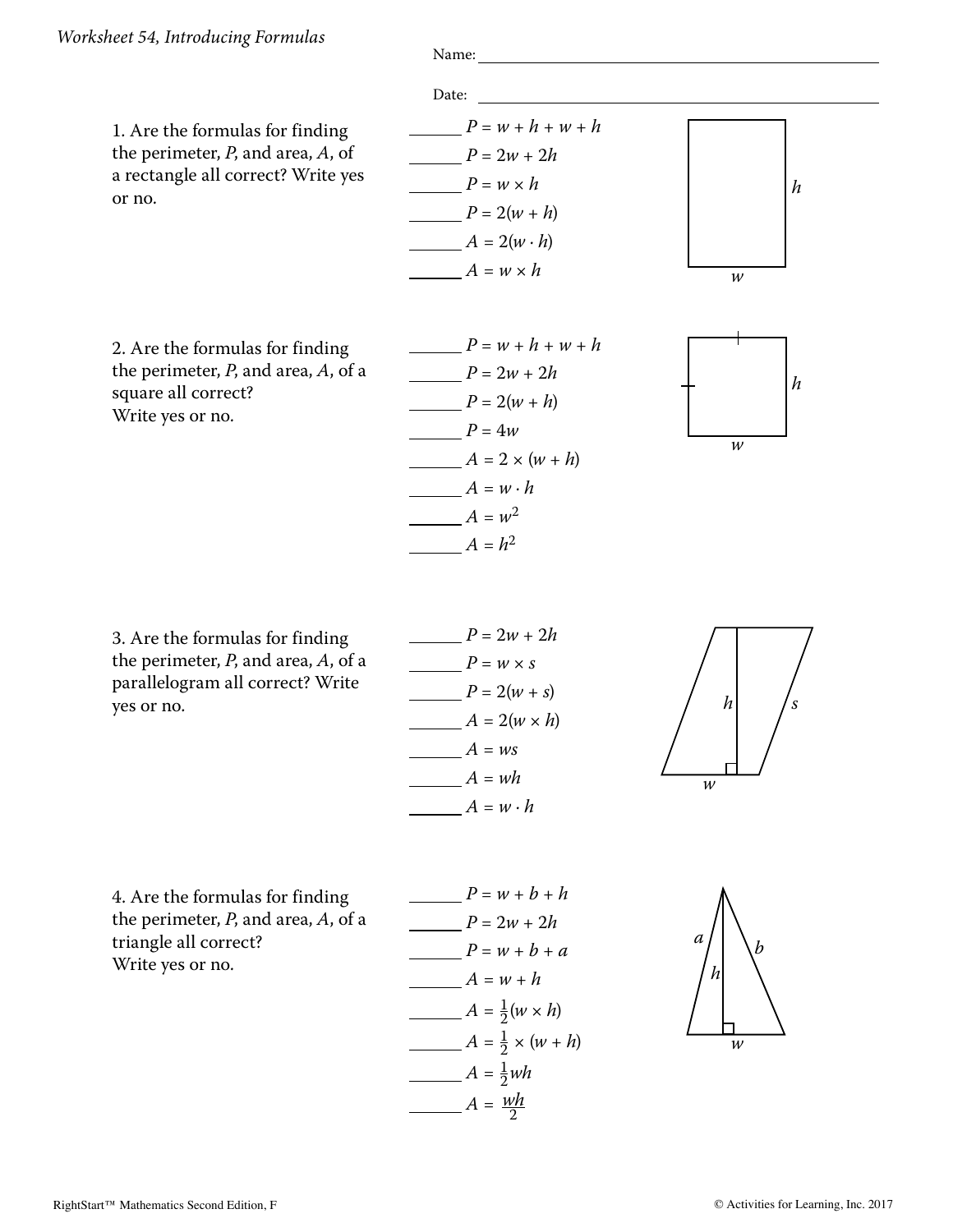*Worksheet 55, Problem 1.* Tell the child to read the instructions for the first problem. Tell him the heights are drawn for him, but he needs to match the correct heights and widths. The solutions are below.



**Problem 2.** Tell him to complete the second problem on the worksheet. Tell him to use the triangle to draw the perpendicular line. The solutions are below.



Ask: What kind of a triangle is this? [isosceles acute triangle] Why do you think the answers are less accurate compared to Problem 1? [Rounding and the tenths of an inch are larger than the tenths of a centimeter.]

*Problem 3.* Tell the child to complete the third problem on the worksheet. Tell him that some of the sides of obtuse triangles need to be extended, which is done for him. The solutions are below.



Answers may vary slightly.

The calculated areas are not identical because the measurements are not exact. The more accurate the measurements, the closer the calculated areas will be.

*In conclusion.* Ask: What do you call a perpendicular line from a side of a triangle to the opposite vertex? [height] How many heights are in a triangle? [three]

If there is additional time following this lesson, play the Find the Products game, found in *Math Card Games* book, P33.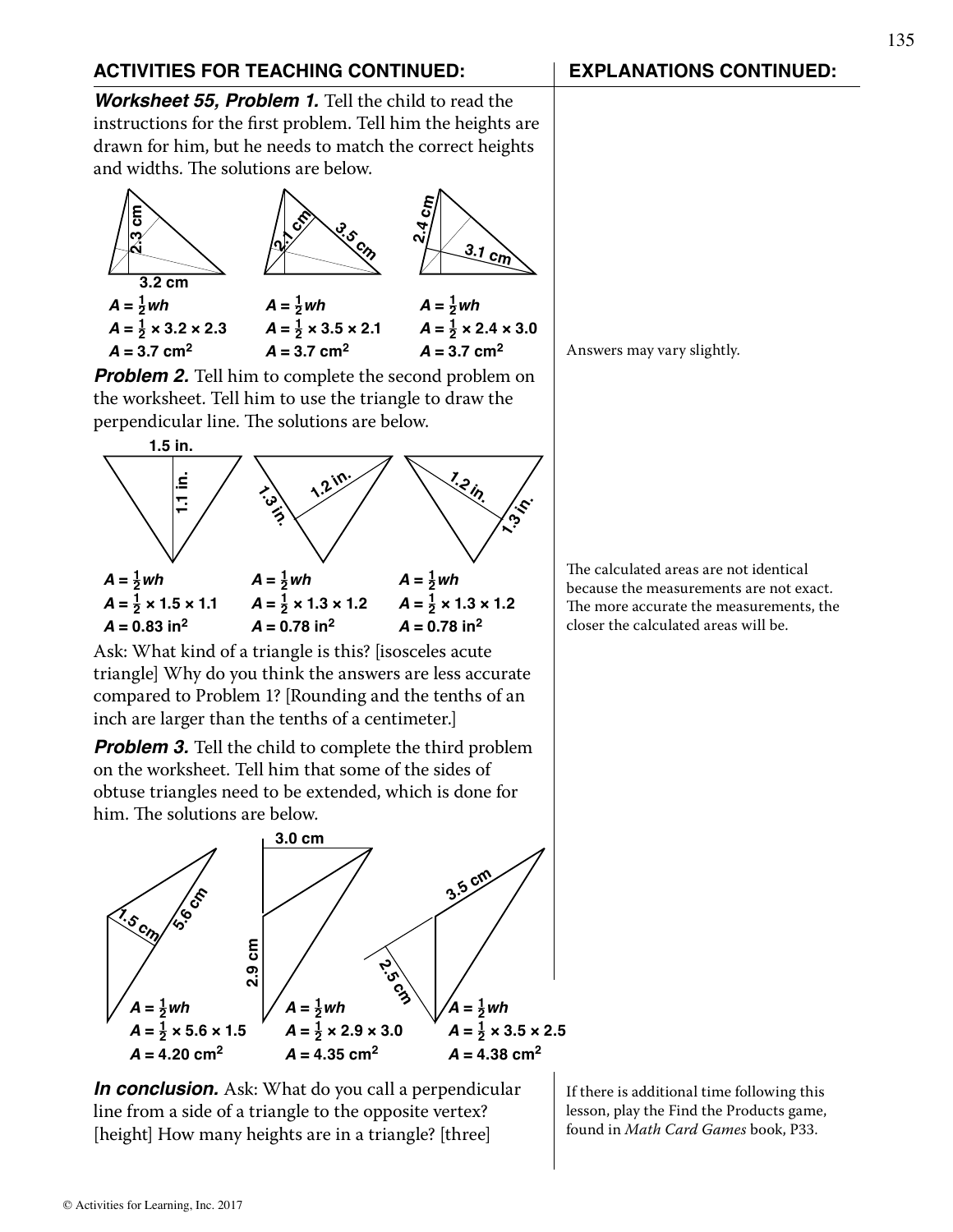Date: **Date: Date: Date: Date: Date: Date: Date: Date: Date: Date: Date: Date: Date: Date: Date: Date: Date: Date: Date: Date: Date: Date: D** 

1. Find the area of the triangle below in three different ways. Measure to the nearest tenth of a centimeter.



2. Find the area of the triangle below in three different ways. Measure to the nearest tenth of an inch. Calculate your answer to the nearest hundredths.



3. Find the area of the triangle below in three different ways. Measure to the nearest tenth of a centimeter. Calculate your answer to the nearest hundredths.

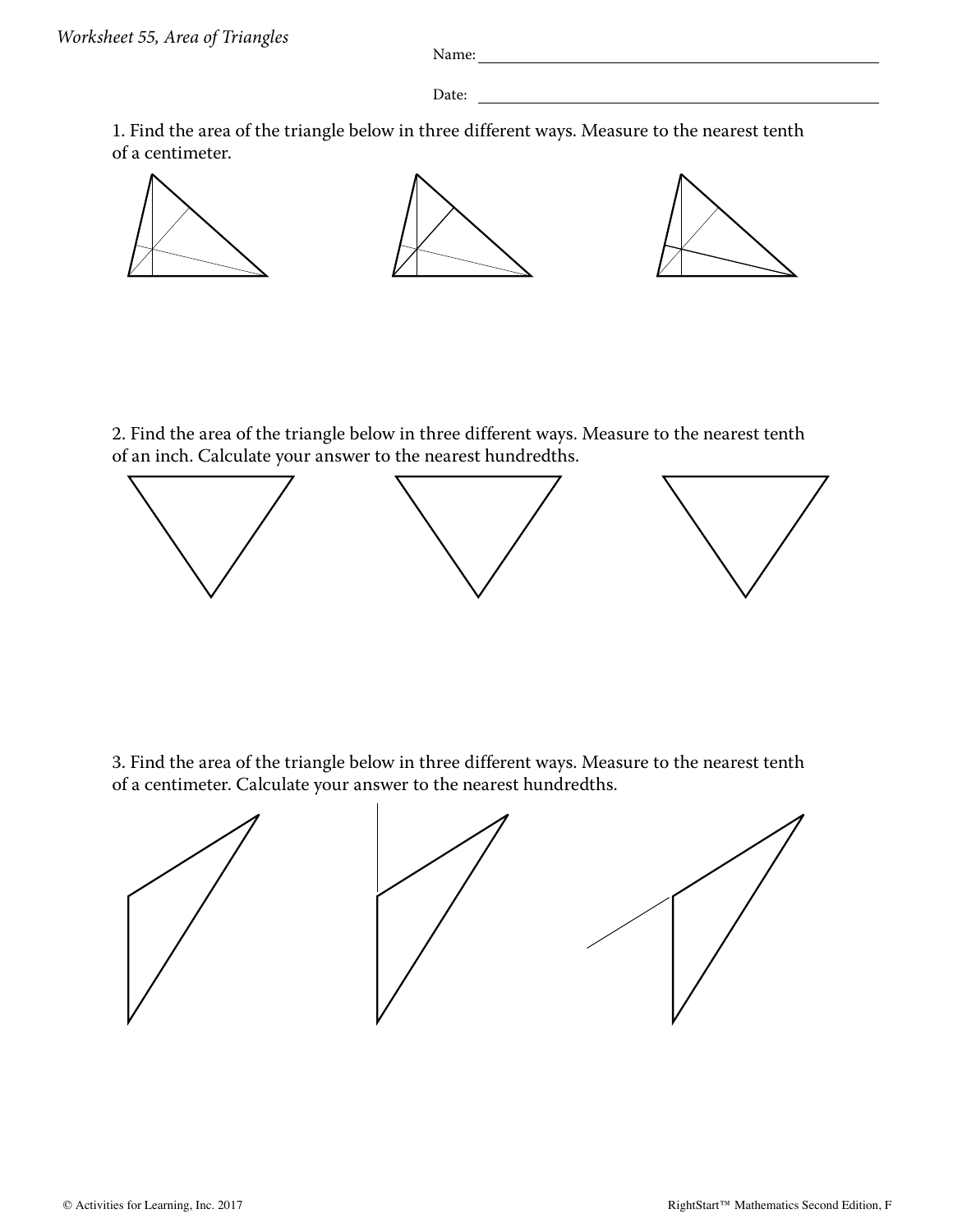Date:

1. Find the area of the trapezoid by breaking it into two triangles as shown below. Use a tangram to draw the height for both triangles using the horizontal lines as the base.

A. Measure in centimeters.



B. Write a formula for the area.



2. Find the area of the parallelogram. Then find the area of one trapezoid.





B. Write the formulas for the areas.



3. Find the area of the trapezoid in square centimeters by adding the areas of the parallelogram and triangle.



4. Find the area of the trapezoid in square centimeters using any method.

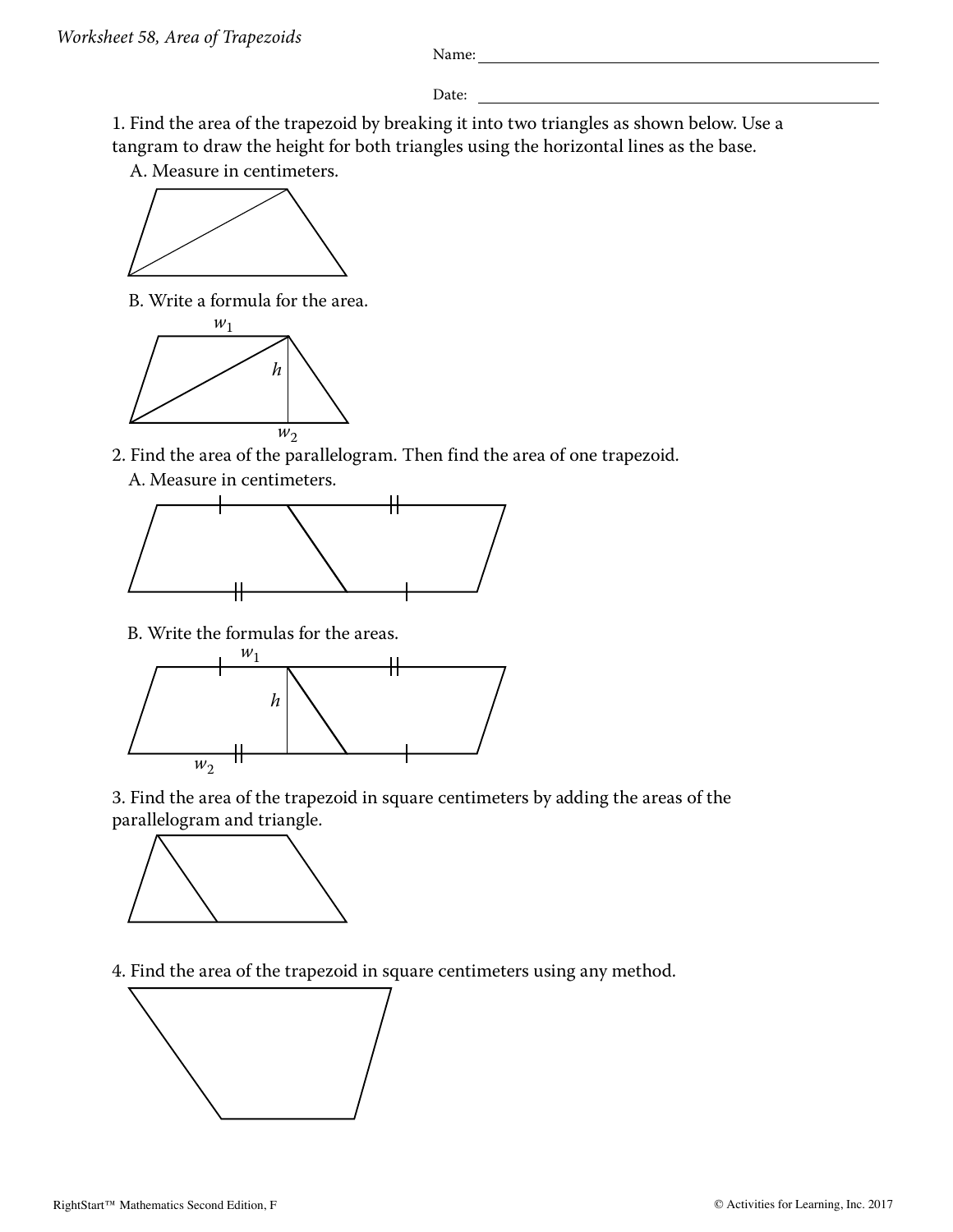Date:

## **INFORMATION:** The definition of an inch is: 1 in. = 2.54 cm. Conversions you may need:  $1 \text{ km}$  (kilometer) =  $1000 \text{ m}$   $1 \text{ mi} = 5280 \text{ ft}$   $1 \text{ yd} = 36 \text{ in}$ .

Use dimensional analysis to solve the problems. Do not round. You may use a calculator.

1. Find how many centimeters are in a foot.



1 ft = 1 ft  $\times$   $\frac{ }{ }$   $\frac{ }{ }$   $\frac{ }{ }$   $\frac{ }{ }$   $\frac{ }{ }$   $\frac{ }{ }$   $\frac{ }{ }$   $\frac{ }{ }$   $\frac{ }{ }$   $\frac{ }{ }$   $\frac{ }{ }$   $\frac{ }{ }$   $\frac{ }{ }$   $\frac{ }{ }$   $\frac{ }{ }$   $\frac{ }{ }$   $\frac{ }{ }$   $\frac{ }{ }$   $\frac{ }{ }$   $\frac{ }{ }$   $\frac{ }{ }$   $\frac{ }{ }$   $\frac{ }{$ 

2. Find how many centimeters are in a yard.

 $\_\_$   $\_\_$   $\_\_$  ft  $\_\_$   $\_\_$   $\_\_$ 

 $1 \text{ yd} =$   $x \rightarrow x \rightarrow x \rightarrow x$  =

Does your answer agree with a yardstick?

3. Find how many kilometers are in a mile.

 $\rightarrow$  ft  $\rightarrow$  cm  $\rightarrow$  m  $\rightarrow$  km

1 mi = × <sup>×</sup> <sup>×</sup> <sup>×</sup> <sup>×</sup> <sup>=</sup>

Which is longer, a kilometer or a mile? \_\_\_\_\_\_\_\_\_\_\_\_\_\_

Round your answer to one decimal point.

4. How many miles are in a kilometer? Use your unrounded answer from Problem 3. Round to two decimal places.

 $\hspace{1.5cm} \longrightarrow \hspace{1.5cm}$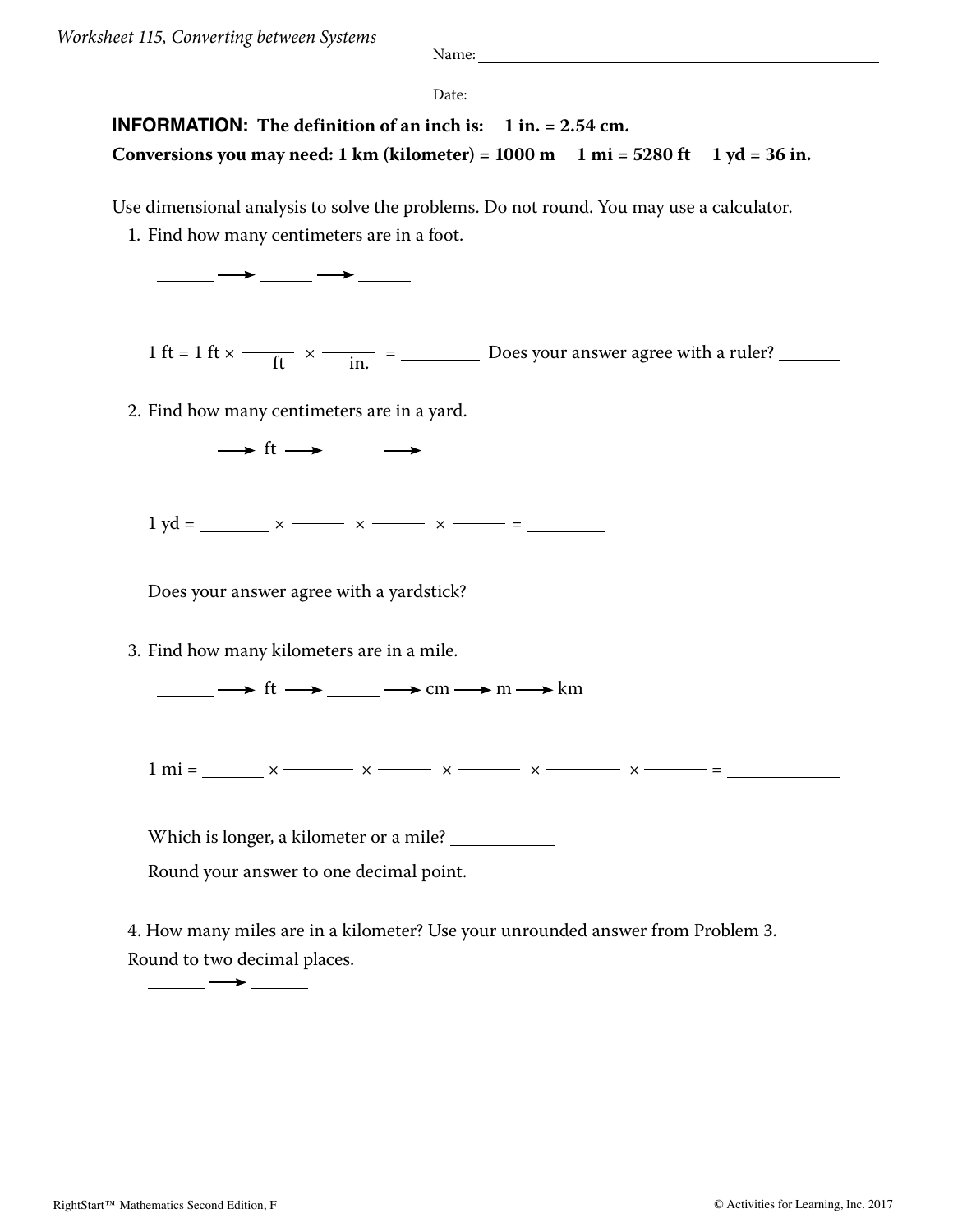Name: Date: